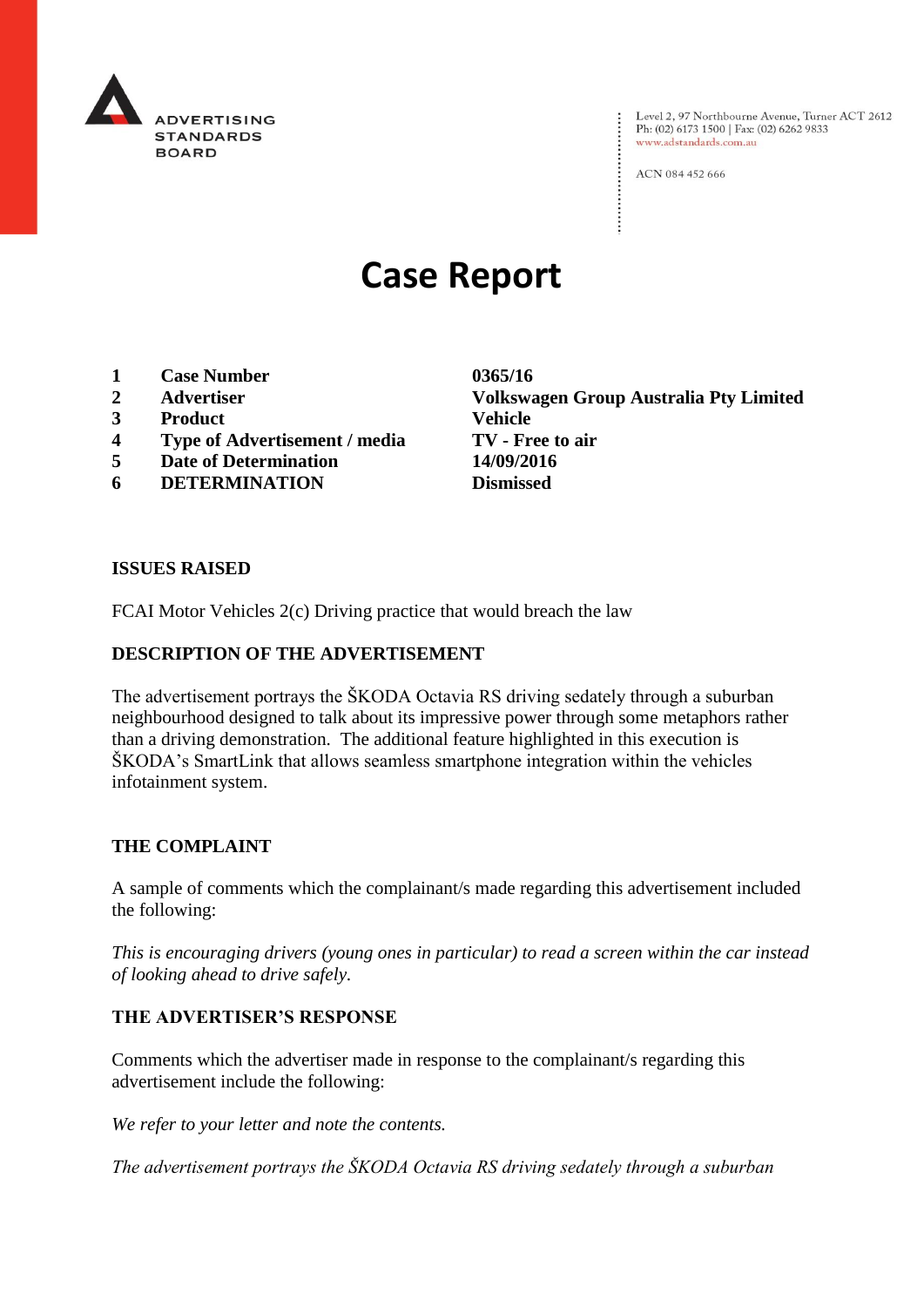*neighbourhood designed to talk about its impressive power through some metaphors rather than a driving demonstration. The additional feature highlighted in this execution is ŠKODA's SmartLink that allows seamless smartphone integration within the vehicles infotainment system (the "advertisement").*

*The advertisement was approved by CAD with reference number G1WZAMVA and CAD rating or "G. The advertisement was published/broadcasts in 2015 in all States/Territories across Australia and made available online via ŠKODA's social channels such as Facebook and YouTube. However the advertisement is only currently running on the SBS network and scheduled to conclude on 10 September 2016.*

*Volkswagen Group Australia's Response:*

*We have reviewed the FCAI Code of Practice for Motor Vehicle Advertising, together with the AANA Advertiser Code of Ethics and comment as follows:*

### *FCAI Code:*

*The driving depicted in the advertisement conforms to all relevant Australian road safety regulations. The concerns from the complaint received are that the driver is accessing the vehicles infotainment system to read messages, which is not the case with this feature. The driver will press the button to activate the voice command feature to allow the driver to orally receive and send messages, allowing the driver to continue to focus on the road. The product has been designed to facilitate driving within the acceptable legal limitations.*

*The driver is not reading the screen as there are no words from any text message received displayed on the screen. The technology does not permit this. The words are read out verbally by the infotainment system.*

*There is nothing illegal about accessing the infotainment system by using the touch screen while driving the vehicle. In deed the same argument applies when touching the touch screen to change radio stations.*

*We encourage all our customers to enjoy the technology provided in our cars including the infotainment touch screen systems at all times.*

*In response to the specific queries outlined in your letter, we respond as follows:*

*If required some rationale for addressing specific issues as outlined in the complaint:*

*What assurances can the advertiser provide than any driving depicted in the advertisement would conform to relevant road safety regulations, were it to occur on road or road-related area?*

*The advertisement is not in breach or contrary to the FCAI Code and does not contradict any road safety regulations.*

*Can the advertiser confirm that any vehicles portrayed in the advertisement were driven within legal speed limits at all times?*

*The vehicle shown in the advertisement does not exceed any speed limit and is driven*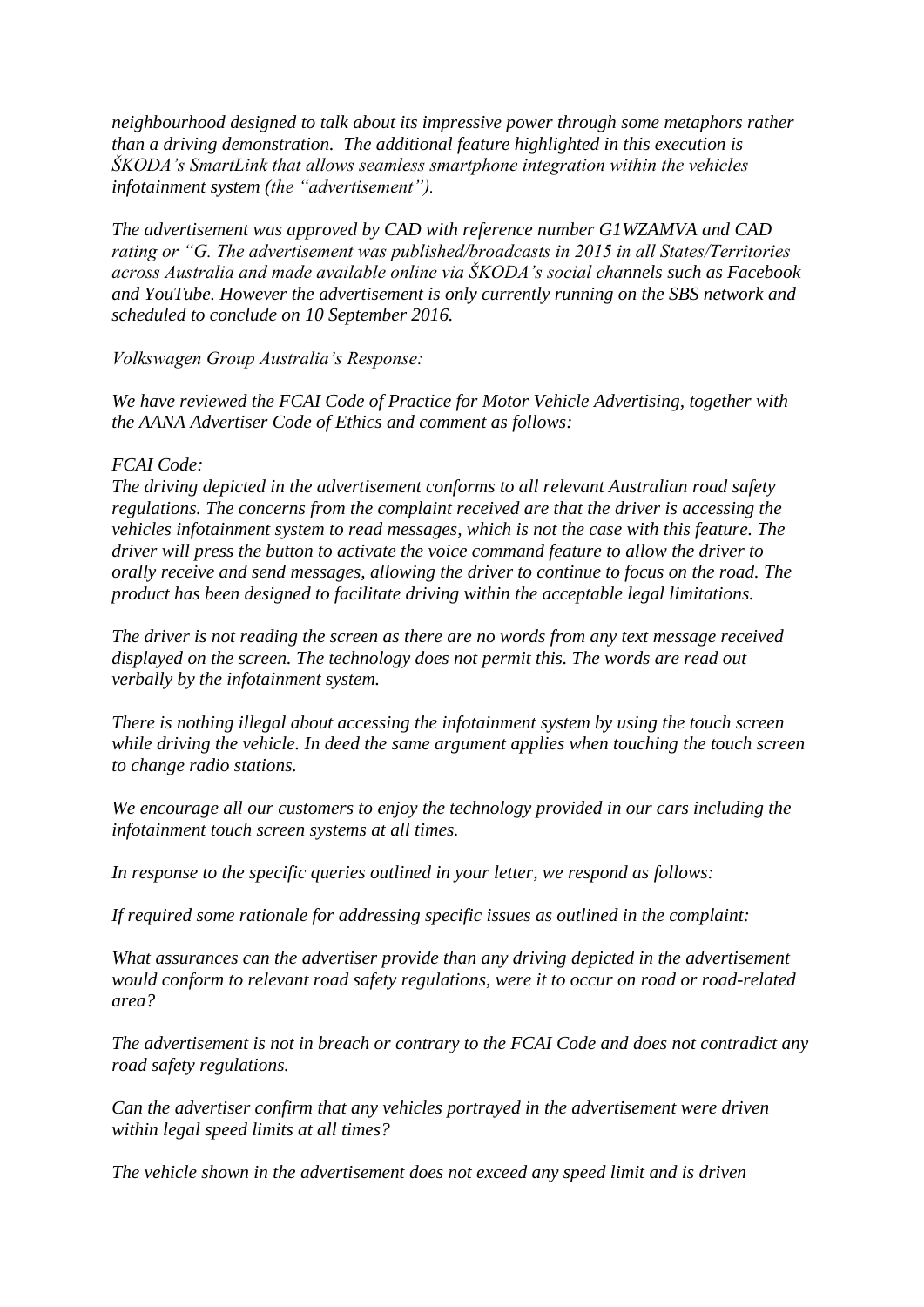*sedately through the environment with no sense of speed or dangerous driving.*

*Was it necessary for the advertiser to obtain any special permission/ permits to undertake filming of any driving sequences depicted in the advertisement?*

*No permissions or permits were required, however the advertisement was filmed under controlled traffic conditions on a closed road.*

*Has the advertisement being published/broadcast in all of Australia? Are there any States/Territories where the advertisement has not been published/broadcast?*

*Yes, the advertisement was published/broadcasts in 2015 in all States/ Territories across Australia in free-to-air and prescription television. In 2016, the advertisement is only currently running on the SBS network and scheduled to conclude on 10 September 2016.*

*Has the advertisement been made available on the internet?*

*The advertisement has been available on the internet via Facebook and Youtube channels.*

*There was no use of motorsport in the advertisement.*

*There was no use of or depiction of off-road vehicles in the advertising.*

*AANA Code of Ethics:*

*In relation to section 2 of the AANA Code of Ethics, the advertisement does not portray people or depict material in a discriminatory manner. There is no sexual appeal which is exploitative and degrading of any individual or group of people. There is no portrayal of violence in anyway whatsoever. There is no sexuality or nudity in the advisement. There is no inappropriate language used in the advertisement. There is no material promoted contrary to prevailing community standards on health and safety as detailed above.*

*Finally, Volkswagen Group Australia is committed to co-operating with the Advertising Standards Bureau and that any issues raised by the Advertising Standards Bureau will be addressed promptly and diligently.*

## **THE DETERMINATION**

The Advertising Standards Board (Board) was required to determine whether the material before it was in breach of the Federal Chamber of Automotive Industries Advertising for Motor Vehicles Voluntary Code of Practice (the FCAI Code).

To come within the FCAI Code, the material being considered must be an advertisement. The FCAI Code defines an advertisement as follows: "matter which is published or broadcast in all of Australia, or in a substantial section of Australia, for payment or other valuable consideration and which draws the attention of the public, or a segment of it, to a product, service, person, organisation or line of conduct in a manner calculated to promote or oppose directly or indirectly that product, service, person, organisation or line of conduct".